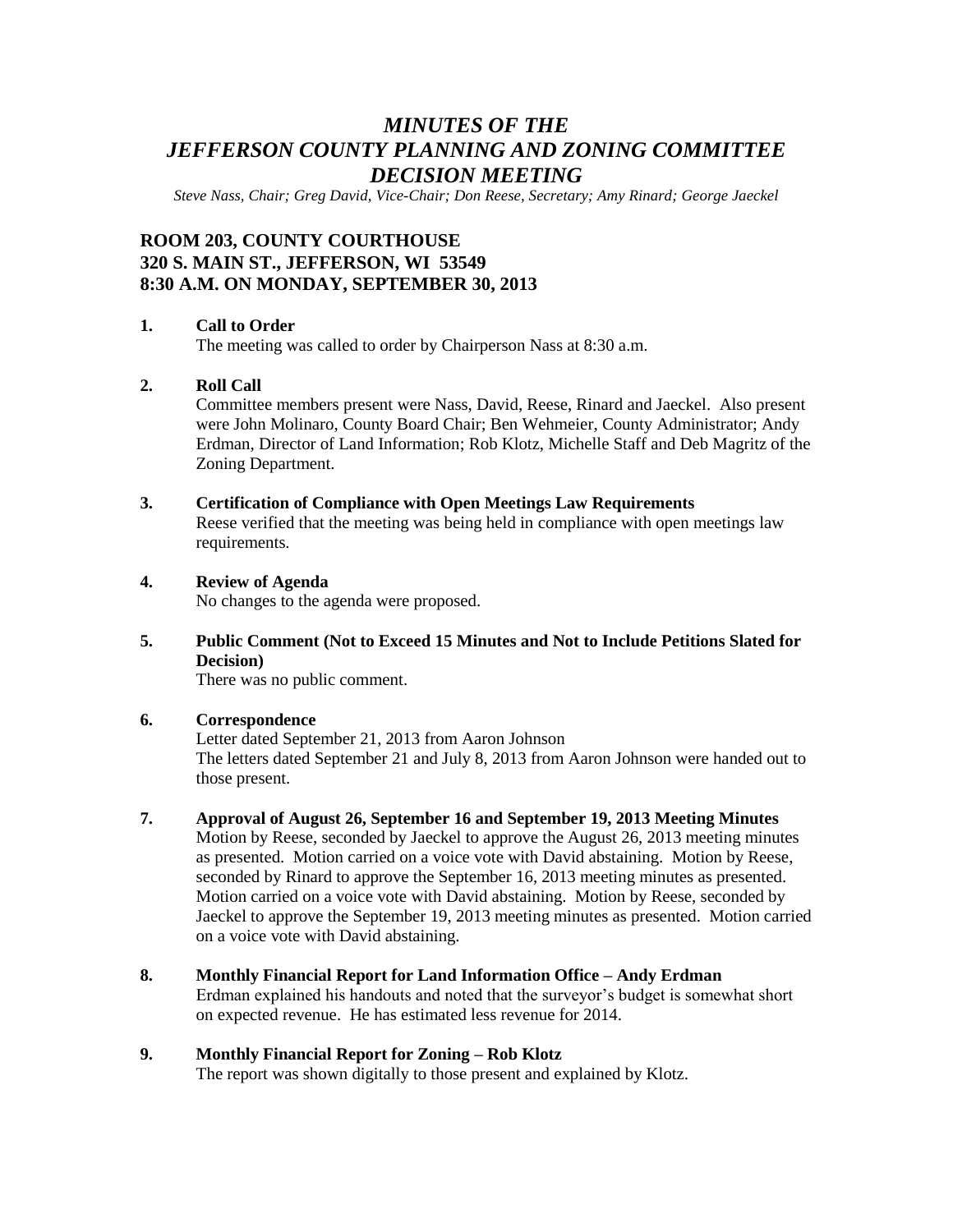**10. Request by Dean and Sue Andersen to Replace the Home at N6522 CTH N at More Than 100 Feet from its Existing Location**

Staff explained the situation to date. Motion by Reese, seconded by Jaeckel to approve the request for home replacement at approximately 250 feet from the existing cottage's location with the condition that the other detached accessory structure near that location is removed within one year. Motion carried on a voice vote with no objection.

### **11. Request by Kutz Farms, LLC for a Waiver of Holding Tank Restrictions**

Klotz explained that this holding tank is being requested for chemical containment and in part for emergency use. Motion by Jaeckel, seconded by Reese to approve the holding tank, subject to all private onsite waste treatment system requirements. Motion carried on a voice vote with no objection.

**12. Request by Jasen Wendt for Reconsideration of After-the-Fact Land Use Permit Requirements and Fees** 

Klotz explained. Motion by Nass, seconded by Jaeckel to approve a double fee for the new building but not for the pre-existing building. Motion carried on a voice vote with no objection.

## *PLEASE SEE INDIVIDUAL FILES FOR A COMPLETE RECORD OF THE FOLLOWING DECISIONS:*

**13. Decisions on Petitions Presented in Public Hearing on September 19, 2013: APPROVE WITH CONDITIONS** R3661A-13 – Brian Statz, Town of Concord on a motion by Nass, seconded by Reese. Motion carried on a voice vote with no objection. **APPROVE WITH CONDITIONS** R3666A-13 on a motion by Reese, seconded by Rinard & **APPROVE WITH CONDITIONS** CU1743-13 on a motion by Reese, seconded by Jaeckel – Jake Brock/Becker Trust Property, Town of Koshkonong. Both motions carried on voice votes with no objection.

**APPROVE WITH CONDITIONS** CU1750-13 – Carl P Jr & Shawna Dehner, Town of Koshkonong on a motion by Reese, seconded by Jaeckel. Motion carried on a voice vote with no objection.

**APPROVE WITH CONDITIONS** CU1751-13 – Douglas & Christine Faulkner, Town of Ixonia on a motion by Reese, seconded by Jaeckel. Motion carried on a voice vote with no objection.

**APPROVE WITH CONDITIONS** CU1752-13 – Douglas & Christine Faulkner, Town of Ixonia on a motion by Rinard, seconded by Jaeckel. Motion carried on a voice vote with no objection.

### **14. Discussion Regarding CAV Audit**

Klotz explained. Wehmeier added DNR's note that Jefferson County has one of the best programs in the state. Klotz went on to explain the City of Lake Mills' request for flood storage area.

### **15. Continued Discussion Regarding Adaptive Reuse of Barns**

Klotz explained his handouts and noted that nothing is being proposed in the A-1 zone. Potential allowances were discussed, such as pre-1970 structures and 25% expansions, or 25% to 50% expansions with Committee review and approval. Discussion ensued about possible two-tiered A-2 aspects. Follow-up strategies were reviewed.

### **16. Future Agenda Items**